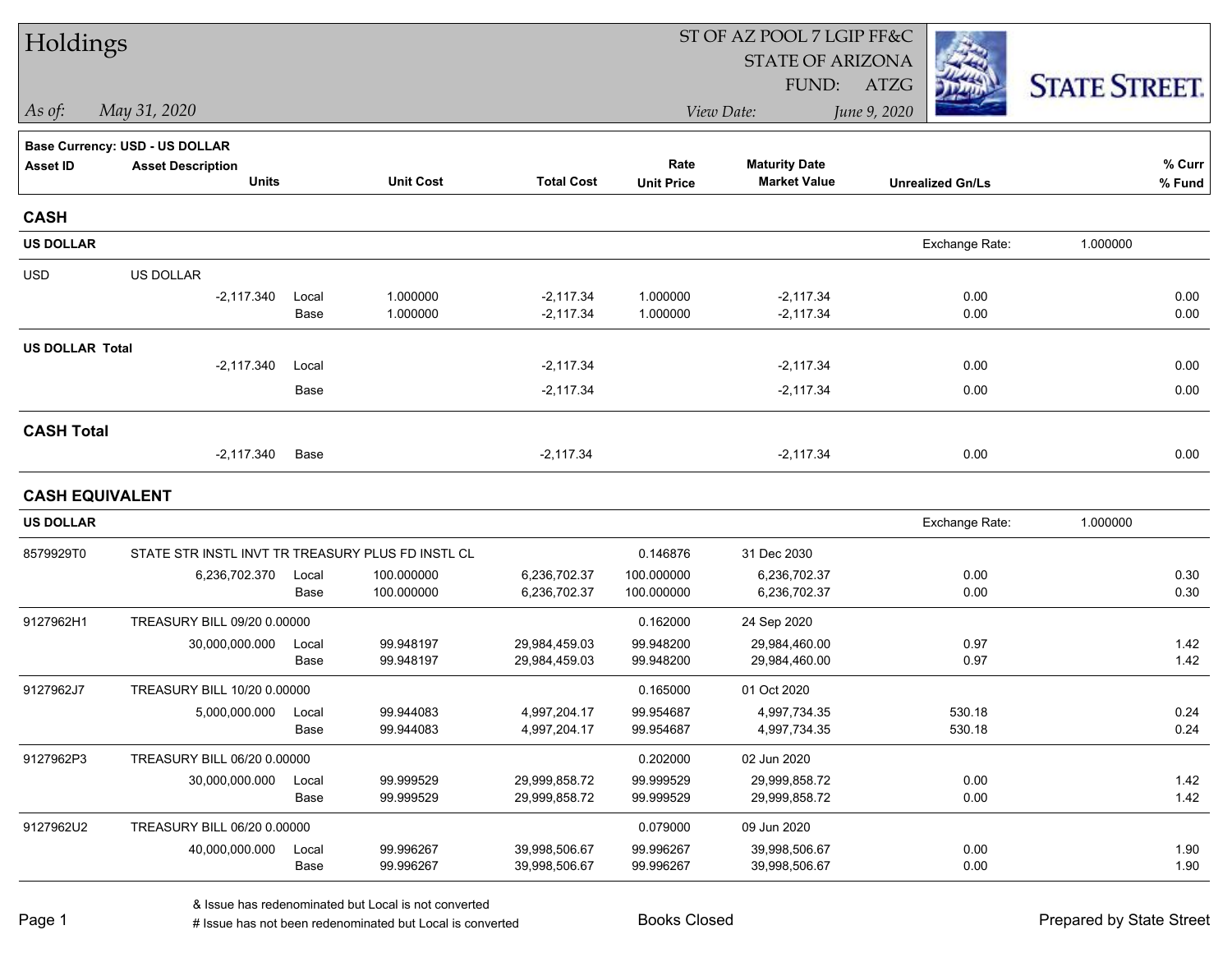| Holdings        |                                |       |                  |                   |                   |                         |              |                         |                      |
|-----------------|--------------------------------|-------|------------------|-------------------|-------------------|-------------------------|--------------|-------------------------|----------------------|
|                 |                                |       |                  |                   |                   | <b>STATE OF ARIZONA</b> |              |                         |                      |
|                 |                                |       |                  |                   |                   | FUND:                   | <b>ATZG</b>  |                         | <b>STATE STREET.</b> |
| As of:          | May 31, 2020                   |       |                  |                   |                   | View Date:              | June 9, 2020 |                         |                      |
|                 | Base Currency: USD - US DOLLAR |       |                  |                   |                   |                         |              |                         |                      |
| <b>Asset ID</b> | <b>Asset Description</b>       |       |                  |                   | Rate              | <b>Maturity Date</b>    |              |                         | % Curr               |
|                 | <b>Units</b>                   |       | <b>Unit Cost</b> | <b>Total Cost</b> | <b>Unit Price</b> | <b>Market Value</b>     |              | <b>Unrealized Gn/Ls</b> | % Fund               |
| 912796SV2       | TREASURY BILL 06/20 0.00000    |       |                  |                   | 0.110000          | 18 Jun 2020             |              |                         |                      |
|                 | 70,000,000.000                 | Local | 99.985523        | 69,989,866.11     | 99.985523         | 69,989,866.11           |              | 0.00                    | 3.32                 |
|                 |                                | Base  | 99.985523        | 69,989,866.11     | 99.985523         | 69,989,866.11           |              | 0.00                    | 3.32                 |
| 912796TD1       | TREASURY BILL 08/20 0.00000    |       |                  |                   | 0.120500          | 13 Aug 2020             |              |                         |                      |
|                 | 10,000,000.000                 | Local | 99.975565        | 9,997,556.53      | 99.975565         | 9,997,556.53            |              | 0.00                    | 0.47                 |
|                 |                                | Base  | 99.975565        | 9,997,556.53      | 99.975565         | 9,997,556.53            |              | 0.00                    | 0.47                 |
| 912796TX7       | TREASURY BILL 06/20 0.00000    |       |                  |                   | 0.090000          | 04 Jun 2020             |              |                         |                      |
|                 | 60,000,000.000                 | Local | 99.999244        | 59,999,546.67     | 99.999244         | 59,999,546.67           |              | 0.00                    | 2.85                 |
|                 |                                | Base  | 99.999244        | 59,999,546.67     | 99.999244         | 59,999,546.67           |              | 0.00                    | 2.85                 |
| 912796TZ2       | TREASURY BILL 06/20 0.00000    |       |                  |                   | 0.090000          | 11 Jun 2020             |              |                         |                      |
|                 | 50,000,000.000                 | Local | 99.989306        | 49,994,652.78     | 99.989306         | 49,994,652.78           |              | 0.00                    | 2.37                 |
|                 |                                | Base  | 99.989306        | 49,994,652.78     | 99.989306         | 49,994,652.78           |              | 0.00                    | 2.37                 |
| 912796UA5       | TREASURY BILL 06/20 0.00000    |       |                  |                   | 0.087000          | 25 Jun 2020             |              |                         |                      |
|                 | 20,000,000.000                 | Local | 99.994200        | 19,998,840.00     | 99.994200         | 19,998,840.00           |              | 0.00                    | 0.95                 |
|                 |                                | Base  | 99.994200        | 19,998,840.00     | 99.994200         | 19,998,840.00           |              | 0.00                    | 0.95                 |
| 912796UB3       | TREASURY BILL 07/20 0.00000    |       |                  |                   | 0.096000          | 02 Jul 2020             |              |                         |                      |
|                 | 60,000,000.000                 | Local | 99.991863        | 59,995,117.50     | 99.991863         | 59,995,117.50           |              | 0.00                    | 2.85                 |
|                 |                                | Base  | 99.991863        | 59,995,117.50     | 99.991863         | 59,995,117.50           |              | 0.00                    | 2.85                 |
| 912796WW5       | TREASURY BILL 07/20 0.00000    |       |                  |                   | 0.112500          | 09 Jul 2020             |              |                         |                      |
|                 | 40,000,000.000                 | Local | 99.949452        | 39,979,780.83     | 99.949452         | 39,979,780.83           |              | 0.00                    | 1.90                 |
|                 |                                | Base  | 99.949452        | 39,979,780.83     | 99.949452         | 39,979,780.83           |              | 0.00                    | 1.90                 |
| 912796WX3       | TREASURY BILL 07/20 0.00000    |       |                  |                   | 0.100500          | 23 Jul 2020             |              |                         |                      |
|                 | 20,000,000.000                 | Local | 99.985483        | 19,997,096.67     | 99.985483         | 19,997,096.67           |              | 0.00                    | 0.95                 |
|                 |                                | Base  | 99.985483        | 19,997,096.67     | 99.985483         | 19,997,096.67           |              | 0.00                    | 0.95                 |
| 912796WZ8       | TREASURY BILL 08/20 0.00000    |       |                  |                   | 0.106000          | 06 Aug 2020             |              |                         |                      |
|                 | 40,000,000.000                 | Local | 99.980842        | 39,992,336.66     | 99.980842         | 39,992,336.66           |              | 0.00                    | 1.90                 |
|                 |                                | Base  | 99.980842        | 39,992,336.66     | 99.980842         | 39,992,336.66           |              | 0.00                    | 1.90                 |
| 912796XE4       | TREASURY BILL 02/21 0.00000    |       |                  |                   | 0.167500          | 25 Feb 2021             |              |                         |                      |
|                 | 10,000,000.000                 | Local | 99.874840        | 9,987,484.03      | 99.872900         | 9,987,290.00            |              | $-194.03$               | 0.47                 |
|                 |                                | Base  | 99.874840        | 9,987,484.03      | 99.872900         | 9,987,290.00            |              | $-194.03$               | 0.47                 |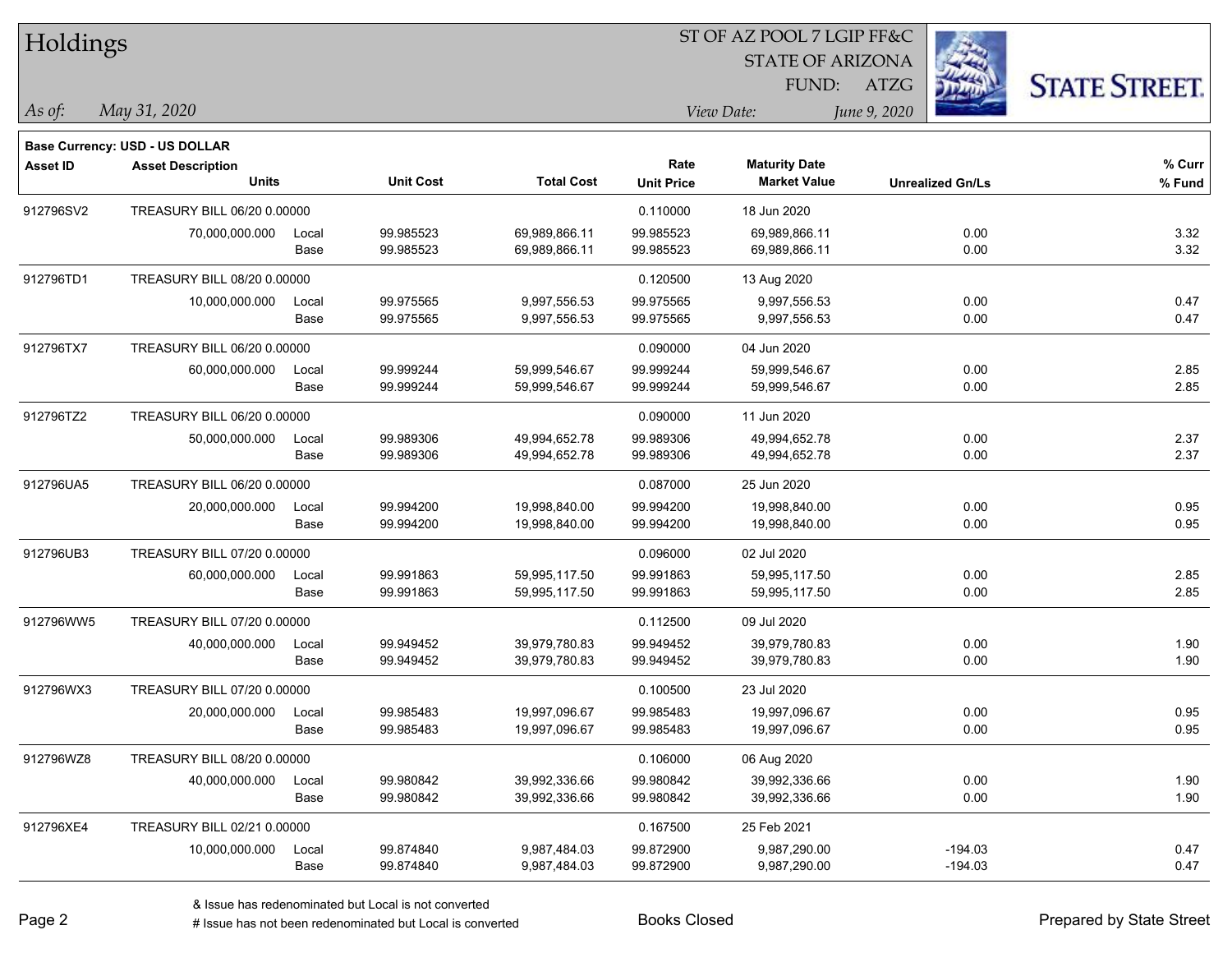| Holdings               |                                                 |       |                  |                   |                   | ST OF AZ POOL 7 LGIP FF&C |                         |                      |
|------------------------|-------------------------------------------------|-------|------------------|-------------------|-------------------|---------------------------|-------------------------|----------------------|
|                        |                                                 |       |                  |                   |                   | <b>STATE OF ARIZONA</b>   |                         |                      |
|                        |                                                 |       |                  |                   |                   | FUND:                     | ATZG                    | <b>STATE STREET.</b> |
| $\vert$ As of:         | May 31, 2020                                    |       |                  |                   |                   | View Date:                | June 9, 2020            |                      |
|                        | <b>Base Currency: USD - US DOLLAR</b>           |       |                  |                   |                   |                           |                         |                      |
| <b>Asset ID</b>        | <b>Asset Description</b>                        |       |                  |                   | Rate              | <b>Maturity Date</b>      |                         | % Curr               |
|                        | <b>Units</b>                                    |       | <b>Unit Cost</b> | <b>Total Cost</b> | <b>Unit Price</b> | <b>Market Value</b>       | <b>Unrealized Gn/Ls</b> | % Fund               |
| 912796XF1              | TREASURY BILL 08/20 0.00000                     |       |                  |                   | 0.110500          | 20 Aug 2020               |                         |                      |
|                        | 10,000,000.000                                  | Local | 99.975444        | 9,997,544.44      | 99.975444         | 9,997,544.44              | 0.00                    | 0.47                 |
|                        |                                                 | Base  | 99.975444        | 9,997,544.44      | 99.975444         | 9,997,544.44              | 0.00                    | 0.47                 |
| 921FRK000              | BMO TRIPARTY MTGE CLAS/ISIT/RTRP MATU//20121224 |       |                  |                   | 0.030000          | 01 Jun 2020               |                         |                      |
|                        | 31,333,355.880                                  | Local | 100.000000       | 31,333,355.88     | 100.000000        | 31,333,355.88             | 0.00                    | 1.49                 |
|                        |                                                 | Base  | 100.000000       | 31,333,355.88     | 100.000000        | 31,333,355.88             | 0.00                    | 1.49                 |
| 926NKW009              | AMHERST PIERPONT 04/15 VAR                      |       |                  |                   | 0.040000          | 01 Jun 2020               |                         |                      |
|                        | 75,000,000.000                                  | Local | 100.000000       | 75,000,000.00     | 100.000000        | 75,000,000.00             | 0.00                    | 3.56                 |
|                        |                                                 | Base  | 100.000000       | 75,000,000.00     | 100.000000        | 75,000,000.00             | 0.00                    | 3.56                 |
| 930ABD003              | FIDELITY INVESTMENTS MONEY                      |       |                  |                   | 0.000000          | 01 Jun 2020               |                         |                      |
|                        | 125,043,680.360                                 | Local | 100.000000       | 125,043,680.36    | 100.000000        | 125,043,680.36            | 0.00                    | 5.93                 |
|                        |                                                 | Base  | 100.000000       | 125,043,680.36    | 100.000000        | 125,043,680.36            | 0.00                    | 5.93                 |
| 979TUW001              | GUGGENHEIM SECURITIES REPO 08/14 VAR            |       |                  |                   | 0.040000          | 01 Jun 2020               |                         |                      |
|                        | 99,748,806.980                                  | Local | 100.000000       | 99,748,806.98     | 100.000000        | 99,748,806.98             | 0.00                    | 4.73                 |
|                        |                                                 | Base  | 100.000000       | 99,748,806.98     | 100.000000        | 99,748,806.98             | 0.00                    | 4.73                 |
| <b>US DOLLAR Total</b> |                                                 |       |                  |                   |                   |                           |                         |                      |
|                        | 832,362,545.590                                 | Local |                  | 832,272,396.40    |                   | 832,272,733.52            | 337.12                  | 39.50                |
|                        |                                                 | Base  |                  | 832,272,396.40    |                   | 832,272,733.52            | 337.12                  | 39.50                |
|                        | <b>CASH EQUIVALENT Total</b>                    |       |                  |                   |                   |                           |                         |                      |
|                        | 832,362,545.590                                 | Base  |                  | 832,272,396.40    |                   | 832,272,733.52            | 337.12                  | 39.50                |
| <b>FIXED INCOME</b>    |                                                 |       |                  |                   |                   |                           |                         |                      |
| <b>US DOLLAR</b>       |                                                 |       |                  |                   |                   |                           | Exchange Rate:          | 1.000000             |
| 9127962P3              | TREASURY BILL 06/20 0.00000                     |       |                  |                   | 0.010000          | 02 Jun 2020               |                         |                      |
|                        | 50,000,000.000                                  | Local | 99.999742        | 49,999,870.83     | 99.999771         | 49,999,885.50             | 14.67                   | 2.37                 |
|                        |                                                 | Base  | 99.999742        | 49,999,870.83     | 99.999771         | 49,999,885.50             | 14.67                   | 2.37                 |
| 9127962R9              | TREASURY BILL 10/20 0.00000                     |       |                  |                   | 0.010000          | 15 Oct 2020               |                         |                      |
|                        | 5,000,000.000                                   | Local | 99.913111        | 4,995,655.55      | 99.939556         | 4,996,977.80              | 1,322.25                | 0.24                 |
|                        |                                                 | Base  | 99.913111        | 4,995,655.55      | 99.939556         | 4,996,977.80              | 1,322.25                | 0.24                 |
|                        |                                                 |       |                  |                   |                   |                           |                         |                      |

& Issue has redenominated but Local is not converted

Page 3

# Issue has not been redenominated but Local is converted Books Closed Prepared by State Street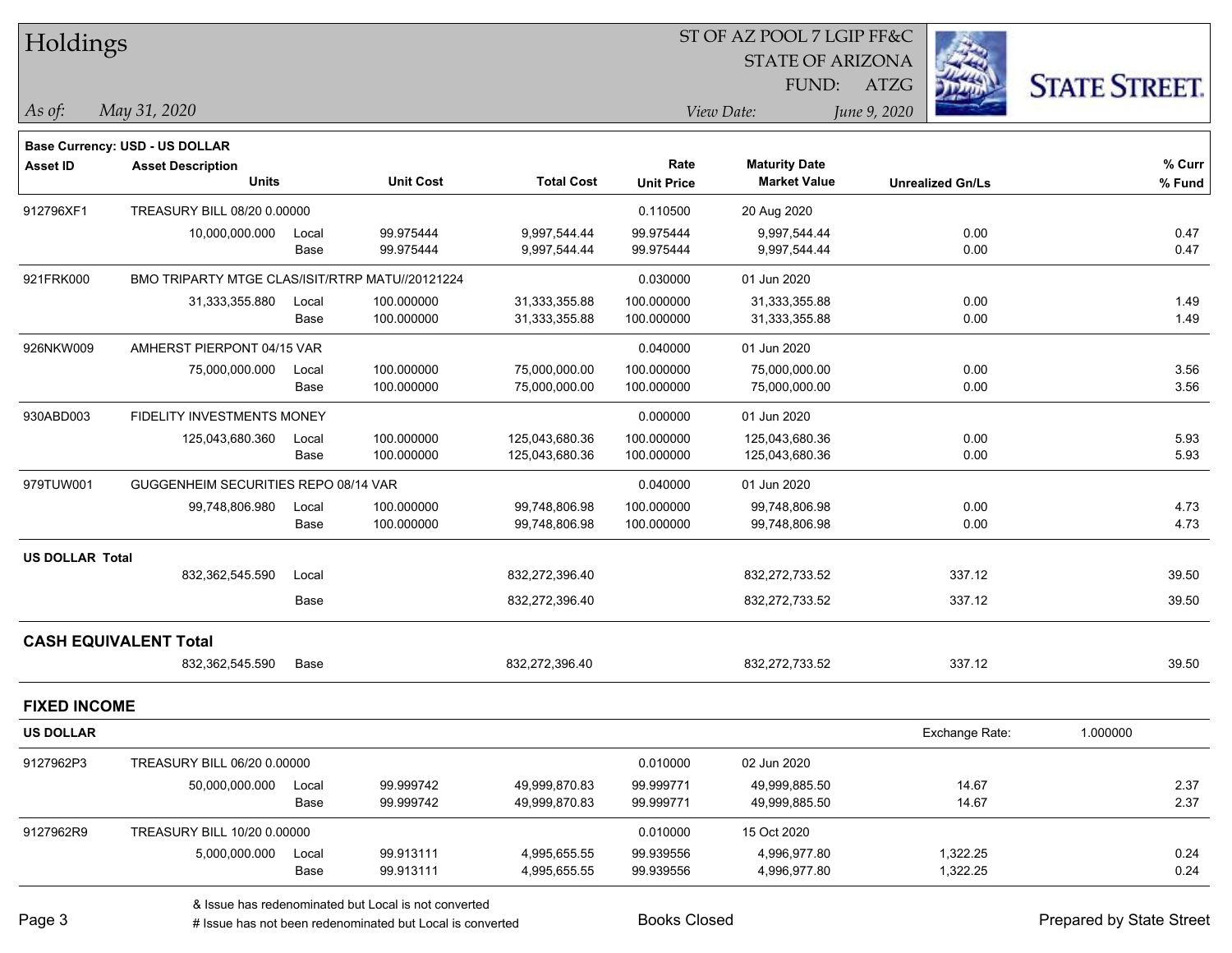| Holdings        |                                    |       |                  |                   |                   |                         |                         |                      |
|-----------------|------------------------------------|-------|------------------|-------------------|-------------------|-------------------------|-------------------------|----------------------|
|                 |                                    |       |                  |                   |                   | <b>STATE OF ARIZONA</b> |                         |                      |
|                 |                                    |       |                  |                   |                   | FUND:                   | <b>ATZG</b>             | <b>STATE STREET.</b> |
| As of:          | May 31, 2020                       |       |                  |                   |                   | View Date:              | June 9, 2020            |                      |
|                 | Base Currency: USD - US DOLLAR     |       |                  |                   |                   |                         |                         |                      |
| <b>Asset ID</b> | <b>Asset Description</b>           |       |                  |                   | Rate              | <b>Maturity Date</b>    |                         | % Curr               |
|                 | <b>Units</b>                       |       | <b>Unit Cost</b> | <b>Total Cost</b> | <b>Unit Price</b> | <b>Market Value</b>     | <b>Unrealized Gn/Ls</b> | % Fund               |
| 9127962S7       | TREASURY BILL 10/20 0.00000        |       |                  |                   | 0.010000          | 22 Oct 2020             |                         |                      |
|                 | 5,000,000.000                      | Local | 99.936444        | 4,996,822.22      | 99.933465         | 4,996,673.25            | -148.97                 | 0.24                 |
|                 |                                    | Base  | 99.936444        | 4,996,822.22      | 99.933465         | 4,996,673.25            | $-148.97$               | 0.24                 |
| 9127962T5       | <b>TREASURY BILL 10/20 0.00000</b> |       |                  |                   | 0.010000          | 29 Oct 2020             |                         |                      |
|                 | 10,000,000.000                     | Local | 99.939583        | 9,993,958.30      | 99.928125         | 9,992,812.50            | $-1,145.80$             | 0.47                 |
|                 |                                    | Base  | 99.939583        | 9,993,958.30      | 99.928125         | 9,992,812.50            | $-1,145.80$             | 0.47                 |
| 9127962U2       | TREASURY BILL 06/20 0.00000        |       |                  |                   | 0.010000          | 09 Jun 2020             |                         |                      |
|                 | 80,000,000.000                     | Local | 99.996681        | 79,997,344.46     | 99.997667         | 79,998,133.60           | 789.14                  | 3.80                 |
|                 |                                    | Base  | 99.996681        | 79,997,344.46     | 99.997667         | 79,998,133.60           | 789.14                  | 3.80                 |
| 9127962V0       | TREASURY BILL 06/20 0.00000        |       |                  |                   | 0.010000          | 16 Jun 2020             |                         |                      |
|                 | 70,000,000.000                     | Local | 99.992738        | 69,994,916.61     | 99.994896         | 69,996,427.20           | 1,510.59                | 3.32                 |
|                 |                                    | Base  | 99.992738        | 69,994,916.61     | 99.994896         | 69,996,427.20           | 1,510.59                | 3.32                 |
| 9127962W8       | TREASURY BILL 06/20 0.00000        |       |                  |                   | 0.010000          | 23 Jun 2020             |                         |                      |
|                 | 80,000,000.000                     | Local | 99.991101        | 79,992,880.50     | 99.992514         | 79,994,011.20           | 1,130.70                | 3.80                 |
|                 |                                    | Base  | 99.991101        | 79,992,880.50     | 99.992514         | 79,994,011.20           | 1,130.70                | 3.80                 |
| 9127962X6       | TREASURY BILL 06/20 0.00000        |       |                  |                   | 0.010000          | 30 Jun 2020             |                         |                      |
|                 | 70,000,000.000                     | Local | 99.992059        | 69,994,441.52     | 99.988920         | 69,992,244.00           | $-2,197.52$             | 3.32                 |
|                 |                                    | Base  | 99.992059        | 69,994,441.52     | 99.988920         | 69,992,244.00           | $-2,197.52$             | 3.32                 |
| 9127962Z1       | TREASURY BILL 11/20 0.00000        |       |                  |                   | 0.010000          | 12 Nov 2020             |                         |                      |
|                 | 10,000,000.000                     | Local | 99.933944        | 9,993,394.40      | 99.922620         | 9,992,262.00            | $-1,132.40$             | 0.47                 |
|                 |                                    | Base  | 99.933944        | 9,993,394.40      | 99.922620         | 9,992,262.00            | $-1,132.40$             | 0.47                 |
| 9127963A5       | <b>TREASURY BILL 11/20 0.00000</b> |       |                  |                   | 0.010000          | 19 Nov 2020             |                         |                      |
|                 | 10,000,000.000                     | Local | 99.928750        | 9,992,875.03      | 99.914500         | 9,991,450.00            | $-1,425.03$             | 0.47                 |
|                 |                                    | Base  | 99.928750        | 9,992,875.03      | 99.914500         | 9,991,450.00            | $-1,425.03$             | 0.47                 |
| 9127963B3       | TREASURY BILL 11/20 0.00000        |       |                  |                   |                   | 27 Nov 2020             |                         |                      |
|                 | 20,000,000.000                     | Local | 99.924174        | 19,984,834.79     | 99.914900         | 19,982,980.00           | $-1,854.79$             | 0.95                 |
|                 |                                    | Base  | 99.924174        | 19,984,834.79     | 99.914900         | 19,982,980.00           | $-1,854.79$             | 0.95                 |
| 9127963C1       | TREASURY BILL 07/20 0.00000        |       |                  |                   | 0.010000          | 07 Jul 2020             |                         |                      |
|                 | 60,000,000.000                     | Local | 99.990057        | 59,994,033.90     | 99.987030         | 59,992,218.00           | $-1,815.90$             | 2.85                 |
|                 |                                    | Base  | 99.990057        | 59,994,033.90     | 99.987030         | 59,992,218.00           | $-1,815.90$             | 2.85                 |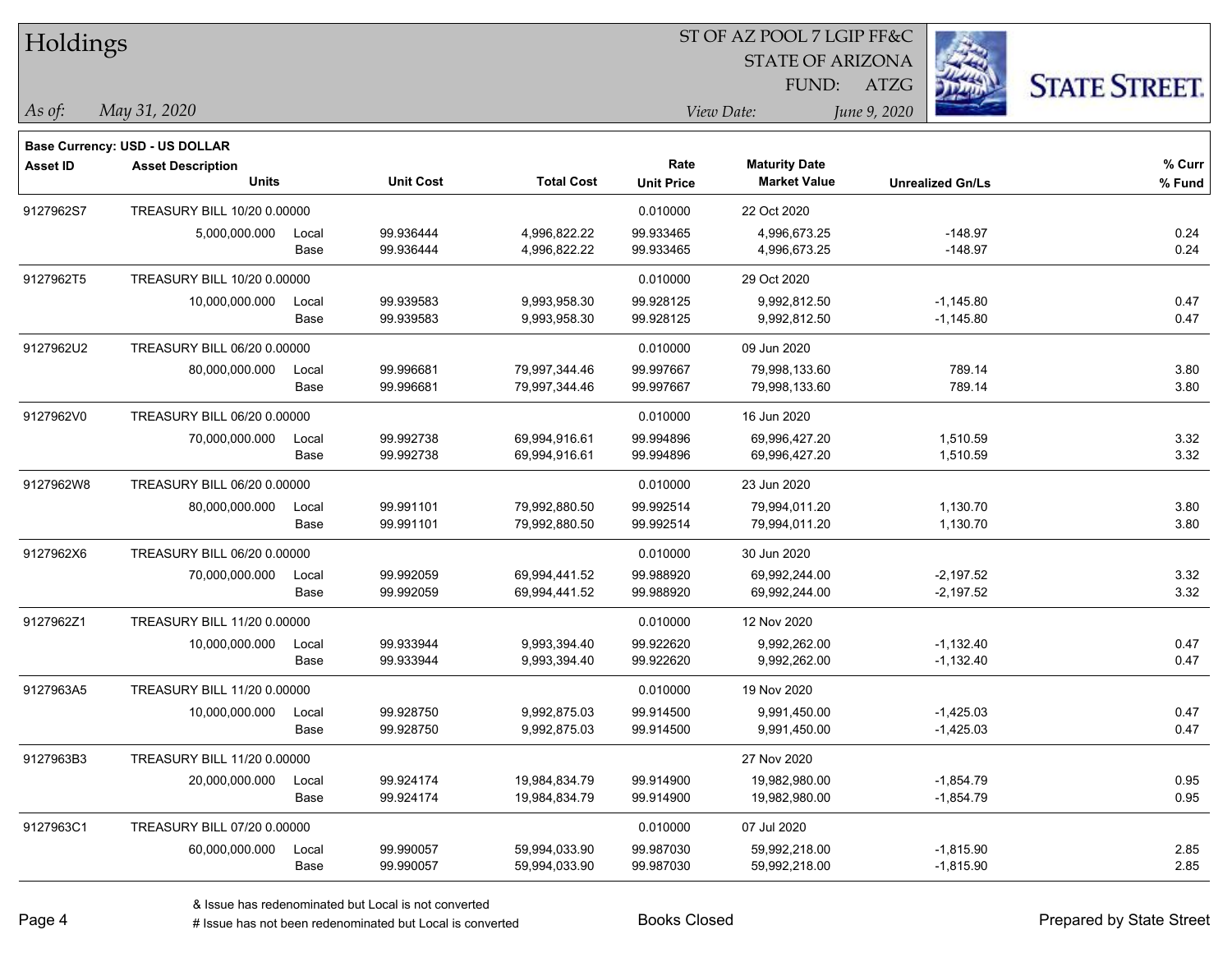| Holdings        |                                       |       |                  |                   |                   | 51 OF AZ POOL 7 LGIP FF&C |                         |                      |
|-----------------|---------------------------------------|-------|------------------|-------------------|-------------------|---------------------------|-------------------------|----------------------|
|                 |                                       |       |                  |                   |                   | <b>STATE OF ARIZONA</b>   | i.                      |                      |
|                 |                                       |       |                  |                   |                   | FUND:                     | ATZG                    | <b>STATE STREET.</b> |
| As of:          | May 31, 2020                          |       |                  |                   |                   | View Date:                | June 9, 2020            |                      |
|                 | <b>Base Currency: USD - US DOLLAR</b> |       |                  |                   |                   |                           |                         |                      |
| <b>Asset ID</b> | <b>Asset Description</b>              |       |                  |                   | Rate              | <b>Maturity Date</b>      |                         | $%$ Curr             |
|                 | <b>Units</b>                          |       | <b>Unit Cost</b> | <b>Total Cost</b> | <b>Unit Price</b> | <b>Market Value</b>       | <b>Unrealized Gn/Ls</b> | $%$ Fund             |
| 9127963D9       | TREASURY BILL 07/20 0.00000           |       |                  |                   | 0.010000          | 14 Jul 2020               |                         |                      |
|                 | 60,000,000.000                        | Local | 99.987546        | 59,992,527.48     | 99.984472         | 59,990,683.20             | $-1,844.28$             | 2.85                 |
|                 |                                       | Base  | 99.987546        | 59,992,527.48     | 99.984472         | 59,990,683.20             | $-1,844.28$             | 2.85                 |
| 9127963F4       | TREASURY BILL 07/20 0.00000           |       |                  |                   | 0.010000          | 21 Jul 2020               |                         |                      |
|                 | 80,000,000.000                        | Local | 99.984269        | 79,987,415.30     | 99.981597         | 79,985,277.60             | $-2,137.70$             | 3.80                 |
|                 |                                       | Base  | 99.984269        | 79,987,415.30     | 99.981597         | 79,985,277.60             | $-2,137.70$             | 3.80                 |
| 9127963G2       | TREASURY BILL 07/20 0.00000           |       |                  |                   |                   | 28 Jul 2020               |                         |                      |
|                 | 80,000,000.000                        | Local | 99.982006        | 79,985,605.07     | 99.979021         | 79,983,216.80             | $-2,388.27$             | 3.80                 |
|                 |                                       | Base  | 99.982006        | 79,985,605.07     | 99.979021         | 79,983,216.80             | $-2,388.27$             | 3.80                 |
| 9127963M9       | TREASURY BILL 08/20 0.00000           |       |                  |                   | 0.010000          | 04 Aug 2020               |                         |                      |
|                 | 20,000,000.000                        | Local | 99.981138        | 19,996,227.55     | 99.976889         | 19,995,377.80             | $-849.75$               | 0.95                 |
|                 |                                       | Base  | 99.981138        | 19,996,227.55     | 99.976889         | 19,995,377.80             | $-849.75$               | 0.95                 |
| 9127963N7       | CASH MGMT BILL 08/20 0.00000          |       |                  |                   |                   | 11 Aug 2020               |                         |                      |
|                 | 20,000,000.000                        | Local | 99.978306        | 19,995,661.11     | 99.972389         | 19,994,477.80             | $-1,183.31$             | 0.95                 |
|                 |                                       | Base  | 99.978306        | 19,995,661.11     | 99.972389         | 19,994,477.80             | $-1,183.31$             | 0.95                 |
| 9127963P2       | CASH MGMT BILL 08/20 0.00000          |       |                  |                   |                   | 18 Aug 2020               |                         |                      |
|                 | 10,000,000.000                        | Local | 99.968692        | 9,996,869.17      | 99.968583         | 9,996,858.30              | $-10.87$                | 0.47                 |
|                 |                                       | Base  | 99.968692        | 9,996,869.17      | 99.968583         | 9,996,858.30              | $-10.87$                | 0.47                 |
| 9127963Q0       | CASH MGMT BILL 08/20 0.00000          |       |                  |                   |                   | 25 Aug 2020               |                         |                      |
|                 | 10,000,000.000                        | Local | 99.967889        | 9,996,788.89      | 99.962222         | 9,996,222.20              | $-566.69$               | 0.47                 |
|                 |                                       | Base  | 99.967889        | 9,996,788.89      | 99.962222         | 9,996,222.20              | $-566.69$               | 0.47                 |
| 9127963R8       | CASH MGMT BILL 09/20 0.00000          |       |                  |                   |                   | 01 Sep 2020               |                         |                      |
|                 | 10,000,000.000                        | Local | 99.961411        | 9,996,141.11      | 99.962944         | 9,996,294.40              | 153.29                  | 0.47                 |
|                 |                                       | Base  | 99.961411        | 9,996,141.11      | 99.962944         | 9,996,294.40              | 153.29                  | 0.47                 |
| 9127963X5       | CASH MGMT BILL 09/20 0.00000          |       |                  |                   |                   | 08 Sep 2020               |                         |                      |
|                 | 10,000,000.000                        | Local | 99.963563        | 9,996,356.25      | 99.954625         | 9,995,462.50              | $-893.75$               | 0.47                 |
|                 |                                       | Base  | 99.963563        | 9,996,356.25      | 99.954625         | 9,995,462.50              | $-893.75$               | 0.47                 |
| 9127963Y3       | CASH MGMT BILL 09/20 0.00000          |       |                  |                   | 0.010000          | 15 Sep 2020               |                         |                      |
|                 | 20,000,000.000                        | Local | 99.931394        | 19,986,278.89     | 99.957306         | 19,991,461.20             | 5,182.31                | 0.95                 |
|                 |                                       | Base  | 99.931394        | 19,986,278.89     | 99.957306         | 19,991,461.20             | 5,182.31                | 0.95                 |

 $ST$  OF A Z POOL 7 LCIP FF&C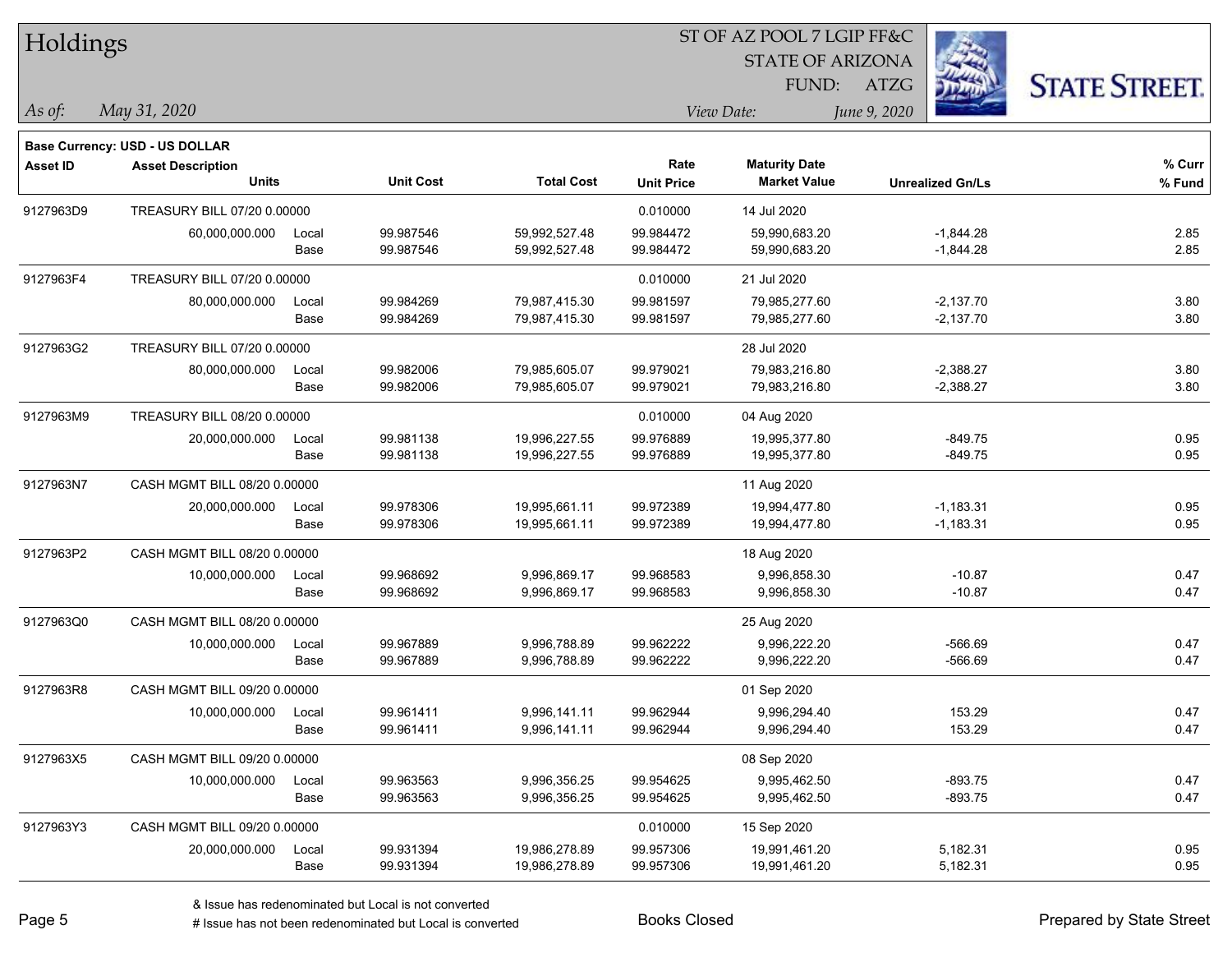| Holdings        |                                       |       |                  |                   |                   | ST OF AZ POOL 7 LGIP FF&C |                         |                      |
|-----------------|---------------------------------------|-------|------------------|-------------------|-------------------|---------------------------|-------------------------|----------------------|
|                 |                                       |       |                  |                   |                   | <b>STATE OF ARIZONA</b>   |                         |                      |
|                 |                                       |       |                  |                   |                   | FUND:                     | ATZG                    | <b>STATE STREET.</b> |
| As of:          | May 31, 2020                          |       |                  |                   |                   | View Date:                | June 9, 2020            |                      |
|                 | <b>Base Currency: USD - US DOLLAR</b> |       |                  |                   |                   |                           |                         |                      |
| <b>Asset ID</b> | <b>Asset Description</b>              |       |                  |                   | Rate              | <b>Maturity Date</b>      |                         | % Curr               |
|                 | <b>Units</b>                          |       | <b>Unit Cost</b> | <b>Total Cost</b> | <b>Unit Price</b> | <b>Market Value</b>       | <b>Unrealized Gn/Ls</b> | % Fund               |
| 9127963Z0       | CASH MGMT BILL 09/20 0.00000          |       |                  |                   |                   | 22 Sep 2020               |                         |                      |
|                 | 10,000,000.000                        | Local | 99.962333        | 9,996,233.33      | 99.927806         | 9,992,780.60              | $-3,452.73$             | 0.47                 |
|                 |                                       | Base  | 99.962333        | 9,996,233.33      | 99.927806         | 9,992,780.60              | $-3,452.73$             | 0.47                 |
| 9127964A4       | CASH MGMT BILL 09/20 0.00000          |       |                  |                   |                   | 29 Sep 2020               |                         |                      |
|                 | 10,000,000.000                        | Local | 99.958333        | 9,995,833.33      | 99.933333         | 9,993,333.30              | $-2,500.03$             | 0.47                 |
|                 |                                       | Base  | 99.958333        | 9,995,833.33      | 99.933333         | 9,993,333.30              | $-2,500.03$             | 0.47                 |
| 9127964J5       | CASH MGMT BILL 10/20 0.00000          |       |                  |                   |                   | 20 Oct 2020               |                         |                      |
|                 | 10,000,000.000                        | Local | 99.939292        | 9,993,929.16      | 99.937333         | 9,993,733.30              | $-195.86$               | 0.47                 |
|                 |                                       | Base  | 99.939292        | 9,993,929.16      | 99.937333         | 9,993,733.30              | $-195.86$               | 0.47                 |
| 9127964K2       | CASH MGMT BILL 10/20 0.00000          |       |                  |                   |                   | 27 Oct 2020               |                         |                      |
|                 | 10,000,000.000                        | Local | 99.940389        | 9,994,038.89      | 99.934222         | 9,993,422.20              | $-616.69$               | 0.47                 |
|                 |                                       | Base  | 99.940389        | 9,994,038.89      | 99.934222         | 9,993,422.20              | $-616.69$               | 0.47                 |
| 9127964Q9       | CASH MGMT BILL 11/20 0.00000          |       |                  |                   |                   | 03 Nov 2020               |                         |                      |
|                 | 10,000,000.000                        | Local | 99.927149        | 9,992,714.94      | 99.925994         | 9,992,599.40              | -115.54                 | 0.47                 |
|                 |                                       | Base  | 99.927149        | 9,992,714.94      | 99.925994         | 9,992,599.40              | $-115.54$               | 0.47                 |
| 912796SU4       | TREASURY BILL 11/19 0.00000           |       |                  |                   |                   | 29 Nov 2019               |                         |                      |
|                 | 0.000                                 | Local | 0.000000         | $-3,237.61$       | 0.000000          | 0.00                      | 3,237.61                | 0.00                 |
|                 |                                       | Base  | 0.000000         | $-3,237.61$       | 0.000000          | 0.00                      | 3,237.61                | 0.00                 |
| 912796SZ3       | TREASURY BILL 07/20 0.00000           |       |                  |                   | 0.010000          | 16 Jul 2020               |                         |                      |
|                 | 30,000,000.000                        | Local | 99.913117        | 29,973,935.03     | 99.983437         | 29,995,031.10             | 21,096.07               | 1.42                 |
|                 |                                       | Base  | 99.913117        | 29,973,935.03     | 99.983437         | 29,995,031.10             | 21,096.07               | 1.42                 |
| 912796TD1       | TREASURY BILL 08/20 0.00000           |       |                  |                   | 0.010000          | 13 Aug 2020               |                         |                      |
|                 | 40,000,000.000                        | Local | 99.976174        | 39,990,469.57     | 99.972878         | 39,989,151.20             | $-1,318.37$             | 1.90                 |
|                 |                                       | Base  | 99.976174        | 39,990,469.57     | 99.972878         | 39,989,151.20             | $-1,318.37$             | 1.90                 |
| 912796TN9       | TREASURY BILL 10/20 0.00000           |       |                  |                   |                   | 08 Oct 2020               |                         |                      |
|                 | 5,000,000.000                         | Local | 99.937292        | 4,996,864.59      | 99.941771         | 4,997,088.55              | 223.96                  | 0.24                 |
|                 |                                       | Base  | 99.937292        | 4,996,864.59      | 99.941771         | 4,997,088.55              | 223.96                  | 0.24                 |
| 912796TP4       | TREASURY BILL 11/20 0.00000           |       |                  |                   |                   | 05 Nov 2020               |                         |                      |
|                 | 10,000,000.000                        | Local | 99.943088        | 9,994,308.75      | 99.926951         | 9,992,695.10              | $-1,613.65$             | 0.47                 |
|                 |                                       | Base  | 99.943088        | 9,994,308.75      | 99.926951         | 9,992,695.10              | $-1,613.65$             | 0.47                 |

denote the redenominated but Local is converted Books Closed Prepared by State Street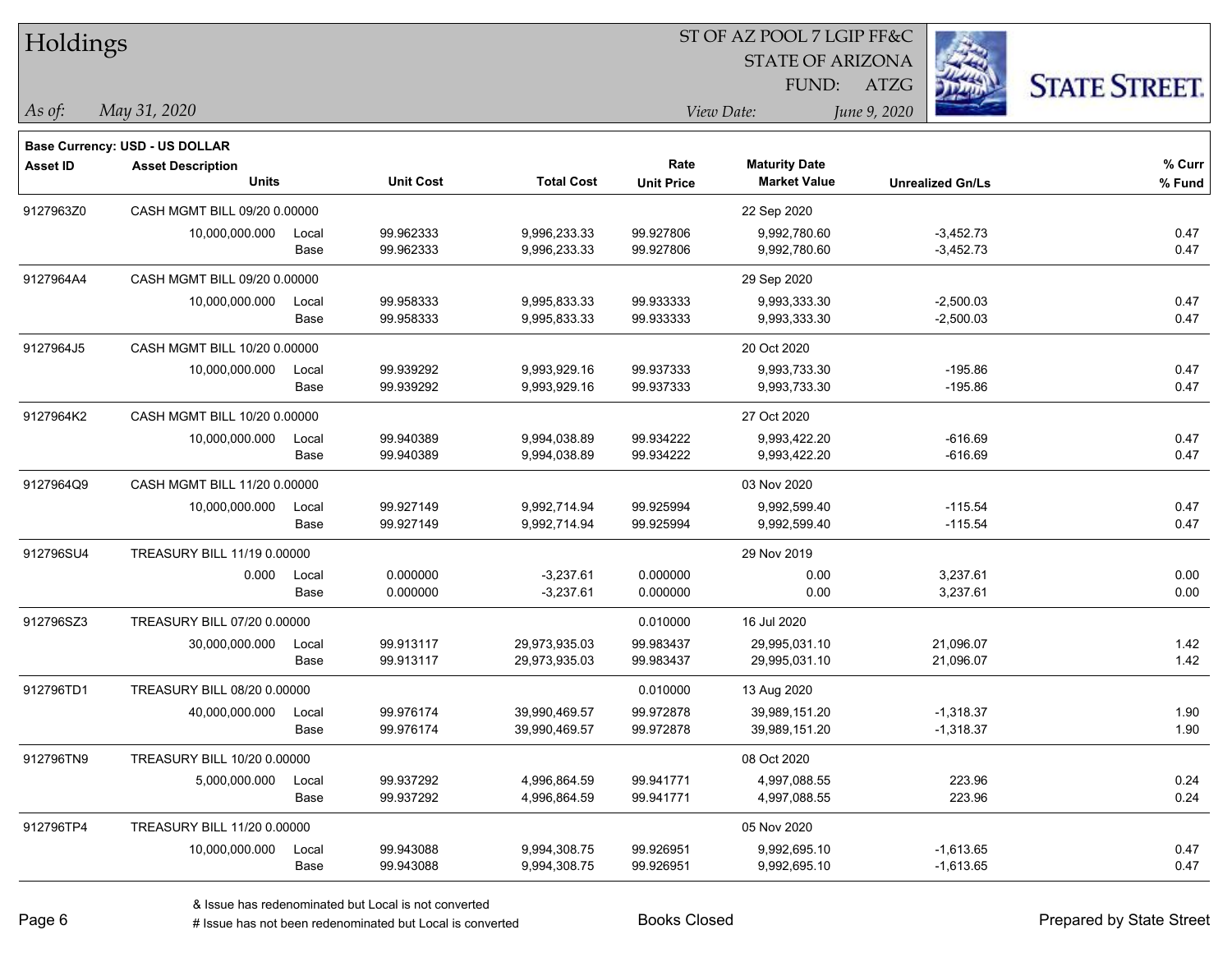| Holdings        |                                                                   |       |                  |                   |                   | ST OF AZ POOL 7 LGIP FF&C |                         |                      |
|-----------------|-------------------------------------------------------------------|-------|------------------|-------------------|-------------------|---------------------------|-------------------------|----------------------|
|                 |                                                                   |       |                  |                   |                   | <b>STATE OF ARIZONA</b>   |                         |                      |
|                 |                                                                   |       |                  |                   |                   | FUND:                     | ATZG                    | <b>STATE STREET.</b> |
| As of:          | May 31, 2020                                                      |       |                  |                   |                   | View Date:                | June 9, 2020            |                      |
|                 |                                                                   |       |                  |                   |                   |                           |                         |                      |
| <b>Asset ID</b> | <b>Base Currency: USD - US DOLLAR</b><br><b>Asset Description</b> |       |                  |                   | Rate              | <b>Maturity Date</b>      |                         | $%$ Curr             |
|                 | <b>Units</b>                                                      |       | <b>Unit Cost</b> | <b>Total Cost</b> | <b>Unit Price</b> | <b>Market Value</b>       | <b>Unrealized Gn/Ls</b> | % Fund               |
| 912796TU3       | TREASURY BILL 12/20 0.00000                                       |       |                  |                   |                   | 03 Dec 2020               |                         |                      |
|                 | 10,000,000.000                                                    | Local | 99.914308        | 9,991,430.80      | 99.910763         | 9,991,076.30              | $-354.50$               | 0.47                 |
|                 |                                                                   | Base  | 99.914308        | 9,991,430.80      | 99.910763         | 9,991,076.30              | $-354.50$               | 0.47                 |
| 912796TX7       | TREASURY BILL 06/20 0.00000                                       |       |                  |                   | 0.010000          | 04 Jun 2020               |                         |                      |
|                 | 10,000,000.000                                                    | Local | 99.986917        | 9,998,691.67      | 99.999208         | 9,999,920.80              | 1,229.13                | 0.47                 |
|                 |                                                                   | Base  | 99.986917        | 9,998,691.67      | 99.999208         | 9,999,920.80              | 1,229.13                | 0.47                 |
| 912796UA5       | TREASURY BILL 06/20 0.00000                                       |       |                  |                   | 0.010000          | 25 Jun 2020               |                         |                      |
|                 | 20,000,000.000                                                    | Local | 99.895917        | 19,979,183.33     | 99.992167         | 19,998,433.40             | 19,250.07               | 0.95                 |
|                 |                                                                   | Base  | 99.895917        | 19,979,183.33     | 99.992167         | 19,998,433.40             | 19,250.07               | 0.95                 |
| 912796UB3       | TREASURY BILL 07/20 0.00000                                       |       |                  |                   | 0.010000          | 02 Jul 2020               |                         |                      |
|                 | 30,000,000.000                                                    | Local | 99.950627        | 29,985,188.01     | 99.987944         | 29,996,383.20             | 11,195.19               | 1.42                 |
|                 |                                                                   | Base  | 99.950627        | 29,985,188.01     | 99.987944         | 29,996,383.20             | 11,195.19               | 1.42                 |
| 912796VP1       | TREASURY BILL 08/19 0.00000                                       |       |                  |                   |                   | 06 Aug 2019               |                         |                      |
|                 | 0.000                                                             | Local | 0.000000         | $-2,421.88$       | 0.000000          | 0.00                      | 2,421.88                | 0.00                 |
|                 |                                                                   | Base  | 0.000000         | $-2,421.88$       | 0.000000          | 0.00                      | 2,421.88                | 0.00                 |
| 912796WW5       | TREASURY BILL 07/20 0.00000                                       |       |                  |                   |                   | 09 Jul 2020               |                         |                      |
|                 | 10,000,000.000                                                    | Local | 99.986278        | 9,998,627.78      | 99.986014         | 9,998,601.40              | $-26.38$                | 0.47                 |
|                 |                                                                   | Base  | 99.986278        | 9,998,627.78      | 99.986014         | 9,998,601.40              | $-26.38$                | 0.47                 |
| 912796WX3       | TREASURY BILL 07/20 0.00000                                       |       |                  |                   | 0.010000          | 23 Jul 2020               |                         |                      |
|                 | 30,000,000.000                                                    | Local | 99.912707        | 29,973,812.17     | 99.979410         | 29,993,823.00             | 20,010.83               | 1.42                 |
|                 |                                                                   | Base  | 99.912707        | 29,973,812.17     | 99.979410         | 29,993,823.00             | 20,010.83               | 1.42                 |
| 912796WY1       | TREASURY BILL 07/20 0.00000                                       |       |                  |                   | 1.532500          | 30 Jul 2020               |                         |                      |
|                 | 50,000,000.000                                                    | Local | 99.912197        | 49,956,098.29     | 99.977465         | 49,988,732.50             | 32,634.21               | 2.37                 |
|                 |                                                                   | Base  | 99.912197        | 49,956,098.29     | 99.977465         | 49,988,732.50             | 32,634.21               | 2.37                 |
| 912796WZ8       | TREASURY BILL 08/20 0.00000                                       |       |                  |                   |                   | 06 Aug 2020               |                         |                      |
|                 | 30,000,000.000                                                    | Local | 99.979803        | 29,993,940.76     | 99.973417         | 29,992,025.10             | $-1,915.66$             | 1.42                 |
|                 |                                                                   | Base  | 99.979803        | 29,993,940.76     | 99.973417         | 29,992,025.10             | $-1,915.66$             | 1.42                 |
| 912796XB0       | TREASURY BILL 03/20 0.00000                                       |       |                  |                   |                   | 17 Mar 2020               |                         |                      |
|                 | 0.000                                                             | Local | 0.000000         | $-646.25$         | 0.000000          | 0.00                      | 646.25                  | 0.00                 |
|                 |                                                                   | Base  | 0.000000         | $-646.25$         | 0.000000          | 0.00                      | 646.25                  | 0.00                 |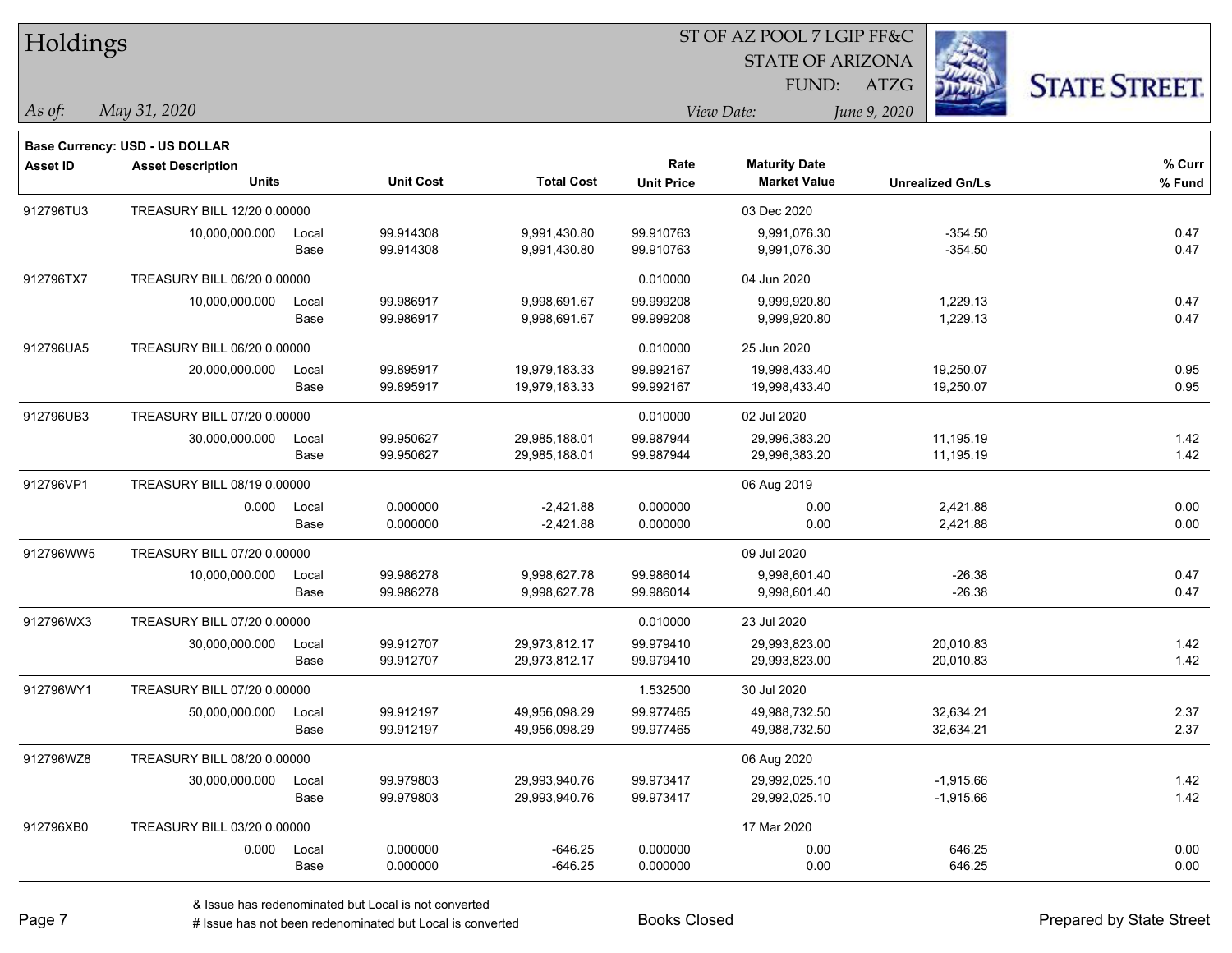| Holdings                  |                                          |       |                  |                   |                           | ST OF AZ POOL 7 LGIP FF&C                   |              |                         |                      |
|---------------------------|------------------------------------------|-------|------------------|-------------------|---------------------------|---------------------------------------------|--------------|-------------------------|----------------------|
|                           |                                          |       |                  |                   |                           | <b>STATE OF ARIZONA</b>                     |              | - -                     |                      |
|                           |                                          |       |                  |                   |                           | FUND:                                       | <b>ATZG</b>  | $\frac{1}{2}$           | <b>STATE STREET.</b> |
| As of:                    | May 31, 2020                             |       |                  |                   |                           | View Date:                                  | June 9, 2020 |                         |                      |
|                           | <b>Base Currency: USD - US DOLLAR</b>    |       |                  |                   |                           |                                             |              |                         |                      |
| <b>Asset ID</b>           | <b>Asset Description</b><br><b>Units</b> |       | <b>Unit Cost</b> | <b>Total Cost</b> | Rate<br><b>Unit Price</b> | <b>Maturity Date</b><br><b>Market Value</b> |              | <b>Unrealized Gn/Ls</b> | % Curr<br>% Fund     |
| 912796XF1                 | TREASURY BILL 08/20 0.00000              |       |                  |                   | 0.010000                  | 20 Aug 2020                                 |              |                         |                      |
|                           | 60,000,000.000                           | Local | 99.973074        | 59,983,844.57     | 99.967222                 | 59,980,333.20                               |              | $-3,511.37$             | 2.85                 |
|                           |                                          | Base  | 99.973074        | 59,983,844.57     | 99.967222                 | 59,980,333.20                               |              | $-3,511.37$             | 2.85                 |
| 912796XG9                 | TREASURY BILL 08/20 0.00000              |       |                  |                   |                           | 27 Aug 2020                                 |              |                         |                      |
|                           | 50,000,000.000                           | Local | 99.970328        | 49,985,164.21     | 99.964958                 | 49,982,479.00                               |              | $-2,685.21$             | 2.37                 |
|                           |                                          | Base  | 99.970328        | 49,985,164.21     | 99.964958                 | 49,982,479.00                               |              | $-2,685.21$             | 2.37                 |
| 912796XH7                 | TREASURY BILL 09/20 0.00000              |       |                  |                   | 0.010000                  | 03 Sep 2020                                 |              |                         |                      |
|                           | 50,000,000.000                           | Local | 99.961577        | 49,980,788.70     | 99.959893                 | 49,979,946.50                               |              | $-842.20$               | 2.37                 |
|                           |                                          | Base  | 99.961577        | 49,980,788.70     | 99.959893                 | 49,979,946.50                               |              | $-842.20$               | 2.37                 |
| <b>US DOLLAR Total</b>    |                                          |       |                  |                   |                           |                                             |              |                         |                      |
|                           | 1,275,000,000.000                        | Local |                  | 1,274,609,691.07  |                           | 1,274,692,996.00                            |              | 83,304.93               | 60.50                |
|                           |                                          | Base  |                  | 1,274,609,691.07  |                           | 1,274,692,996.00                            |              | 83,304.93               | 60.50                |
| <b>FIXED INCOME Total</b> |                                          |       |                  |                   |                           |                                             |              |                         |                      |
|                           | 1,275,000,000.000                        | Base  |                  | 1,274,609,691.07  |                           | 1,274,692,996.00                            |              | 83,304.93               | 60.50                |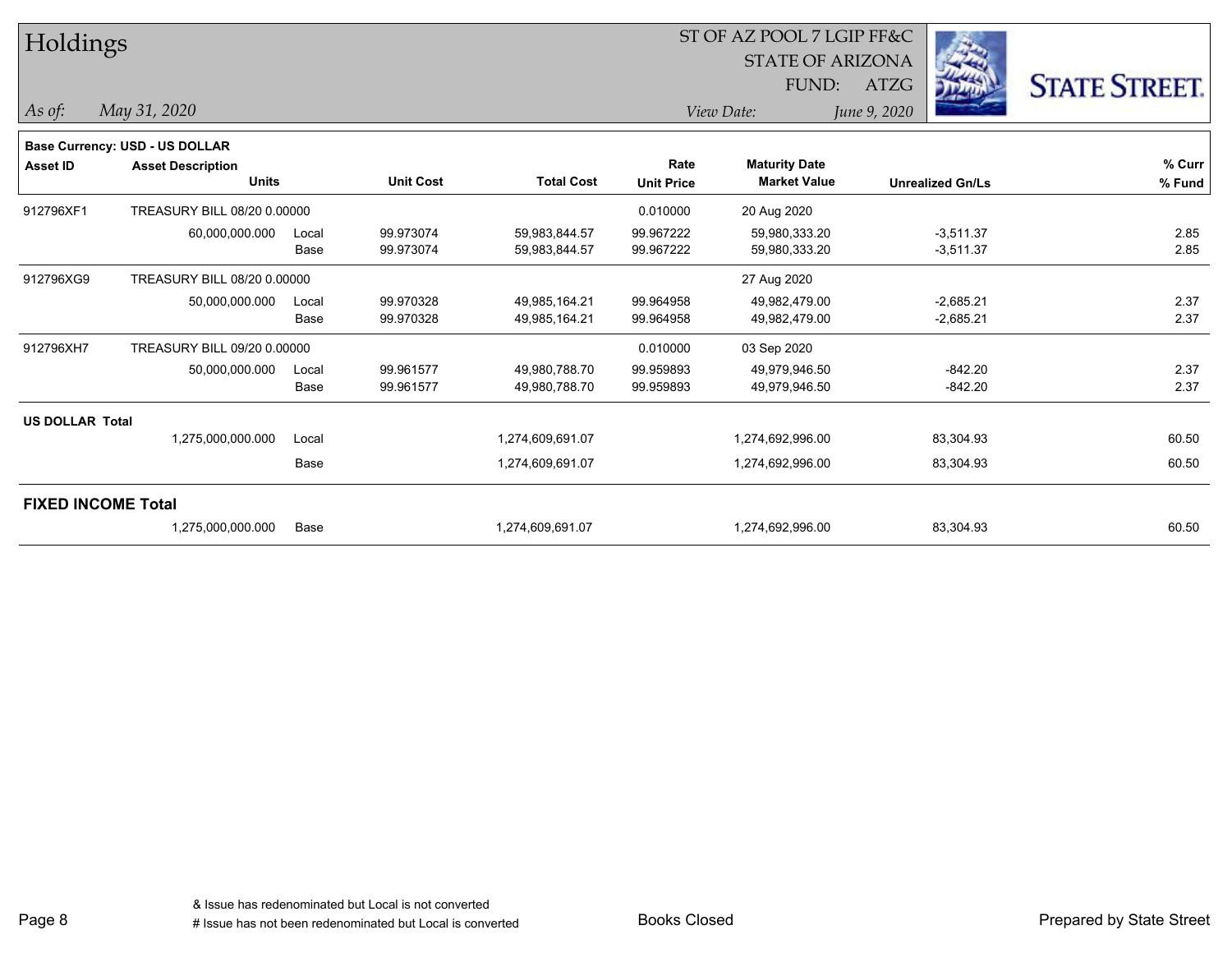| <b>FUND Total</b> |                                                                                   |                  |                   |                           |                                             |                         |  |                      |
|-------------------|-----------------------------------------------------------------------------------|------------------|-------------------|---------------------------|---------------------------------------------|-------------------------|--|----------------------|
| <b>Asset ID</b>   | <b>Base Currency: USD - US DOLLAR</b><br><b>Asset Description</b><br><b>Units</b> | <b>Unit Cost</b> | <b>Total Cost</b> | Rate<br><b>Unit Price</b> | <b>Maturity Date</b><br><b>Market Value</b> | <b>Unrealized Gn/Ls</b> |  | % Curr<br>% Fund     |
| $\vert$ As of:    | May 31, 2020                                                                      |                  |                   |                           | View Date:                                  | June 9, 2020            |  |                      |
|                   |                                                                                   |                  |                   |                           | <b>STATE OF ARIZONA</b><br>FUND:            | <b>ATZG</b>             |  | <b>STATE STREET.</b> |
| Holdings          |                                                                                   |                  |                   |                           | ST OF AZ POOL 7 LGIP FF&C                   |                         |  |                      |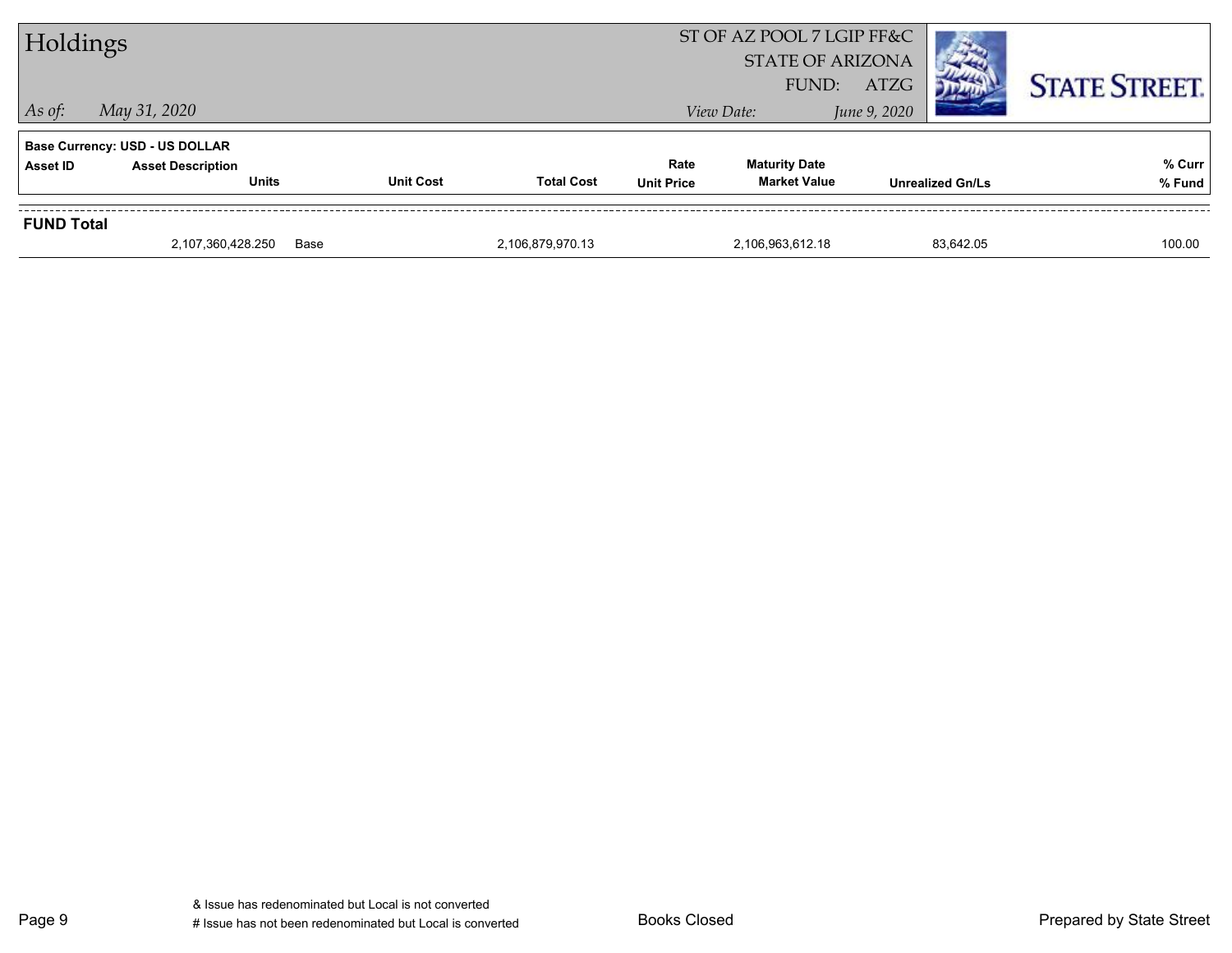## Holdings

## Currency Summary

*As of: May 31, 2020*

## ST OF AZ POOL 7 LGIP FF&C

STATE OF ARIZONA

FUND: ATZG



*View Date:June 9, 2020*

| <b>Base Currency: USD - US DULLAR</b> |                   |       |                   |                     | % Currency |                         |                          |                           |
|---------------------------------------|-------------------|-------|-------------------|---------------------|------------|-------------------------|--------------------------|---------------------------|
|                                       | <b>Units</b>      |       | <b>Total Cost</b> | <b>Market Value</b> | % Fund     | <b>Unreal Sec Gn/Ls</b> | <b>Unreal Curr Gn/Ls</b> | <b>Total Unreal Gn/Ls</b> |
| <b>US DOLLAR</b>                      |                   |       |                   |                     |            |                         | Exchange Rate:           | 1.000000                  |
| <b>CASH</b>                           |                   |       |                   |                     |            |                         |                          |                           |
|                                       | $-2,117.340$      | Local | $-2,117.34$       | $-2,117.34$         | 0.00       | 0.00                    |                          | 0.00                      |
|                                       |                   | Base  | $-2,117.34$       | $-2,117.34$         | 0.00       | 0.00                    | 0.00                     | 0.00                      |
| <b>CASH EQUIVALENT</b>                |                   |       |                   |                     |            |                         |                          |                           |
|                                       | 832,362,545.590   | Local | 832,272,396.40    | 832,272,733.52      | 39.50      | 337.12                  |                          | 337.12                    |
|                                       |                   | Base  | 832,272,396.40    | 832,272,733.52      | 39.50      | 337.12                  | 0.00                     | 337.12                    |
| <b>FIXED INCOME</b>                   |                   |       |                   |                     |            |                         |                          |                           |
|                                       | 1,275,000,000.000 | Local | 1,274,609,691.07  | 1,274,692,996.00    | 60.50      | 83,304.93               |                          | 83,304.93                 |
|                                       |                   | Base  | 1,274,609,691.07  | 1,274,692,996.00    | 60.50      | 83,304.93               | 0.00                     | 83,304.93                 |
| <b>US DOLLAR Total</b>                |                   |       |                   |                     |            |                         |                          |                           |
|                                       | 2,107,360,428.250 | Local | 2,106,879,970.13  | 2,106,963,612.18    | 100.00     | 83,642.05               |                          | 83,642.05                 |
|                                       |                   | Base  | 2,106,879,970.13  | 2,106,963,612.18    | 100.00     | 83,642.05               | 0.00                     | 83,642.05                 |
| <b>FUND Total</b>                     |                   |       |                   |                     |            |                         |                          |                           |
|                                       | 2,107,360,428.250 | Base  | 2,106,879,970.13  | 2,106,963,612.18    | 100.00     | 83,642.05               | 0.00                     | 83,642.05                 |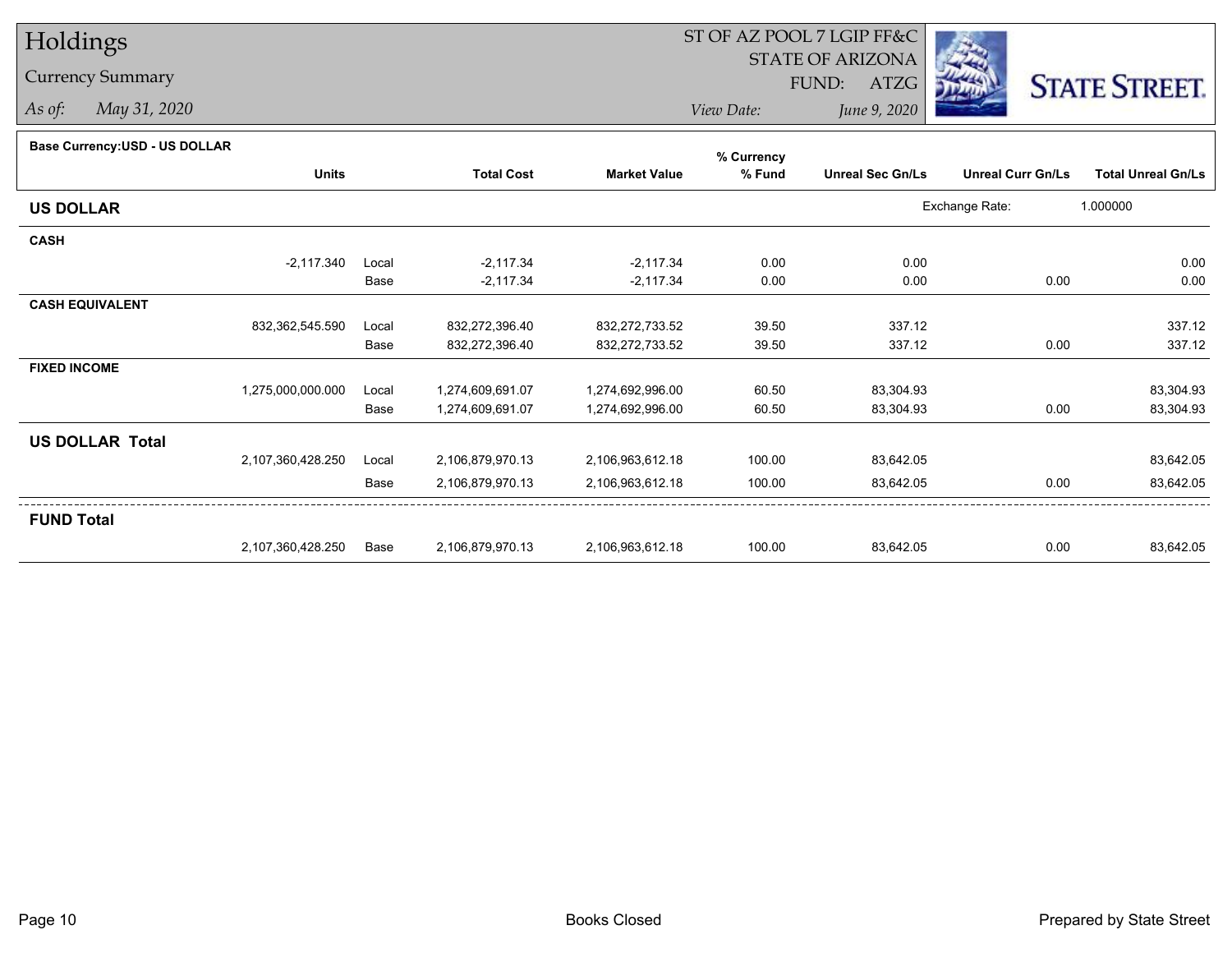| Holdings             |                                       |                   |                     |            | ST OF AZ POOL 7 LGIP FF&C<br>STATE OF ARIZONA |                          |                           |
|----------------------|---------------------------------------|-------------------|---------------------|------------|-----------------------------------------------|--------------------------|---------------------------|
| <b>Asset Summary</b> |                                       |                   |                     |            | FUND:<br>ATZG                                 |                          | <b>STATE STREET.</b>      |
| As of:               | May 31, 2020                          |                   |                     | View Date: | June 9, 2020                                  |                          |                           |
|                      | <b>Base Currency: USD - US DOLLAR</b> |                   |                     |            |                                               |                          |                           |
|                      | <b>Units</b>                          | <b>Total Cost</b> | <b>Market Value</b> | % Fund     | <b>Unreal Sec Gn/Ls</b>                       | <b>Unreal Curr Gn/Ls</b> | <b>Total Unreal Gn/Ls</b> |
| <b>CASH</b>          |                                       |                   |                     |            |                                               |                          |                           |
| <b>US DOLLAR</b>     |                                       |                   |                     |            |                                               |                          |                           |
|                      | $-2,117.340$                          | $-2,117.34$       | $-2,117.34$         | 0.00       | 0.00                                          | 0.00                     | 0.00                      |
| <b>CASH Total</b>    | $-2,117.340$                          | $-2,117.34$       | $-2,117.34$         | 0.00       | 0.00                                          | 0.00                     | 0.00                      |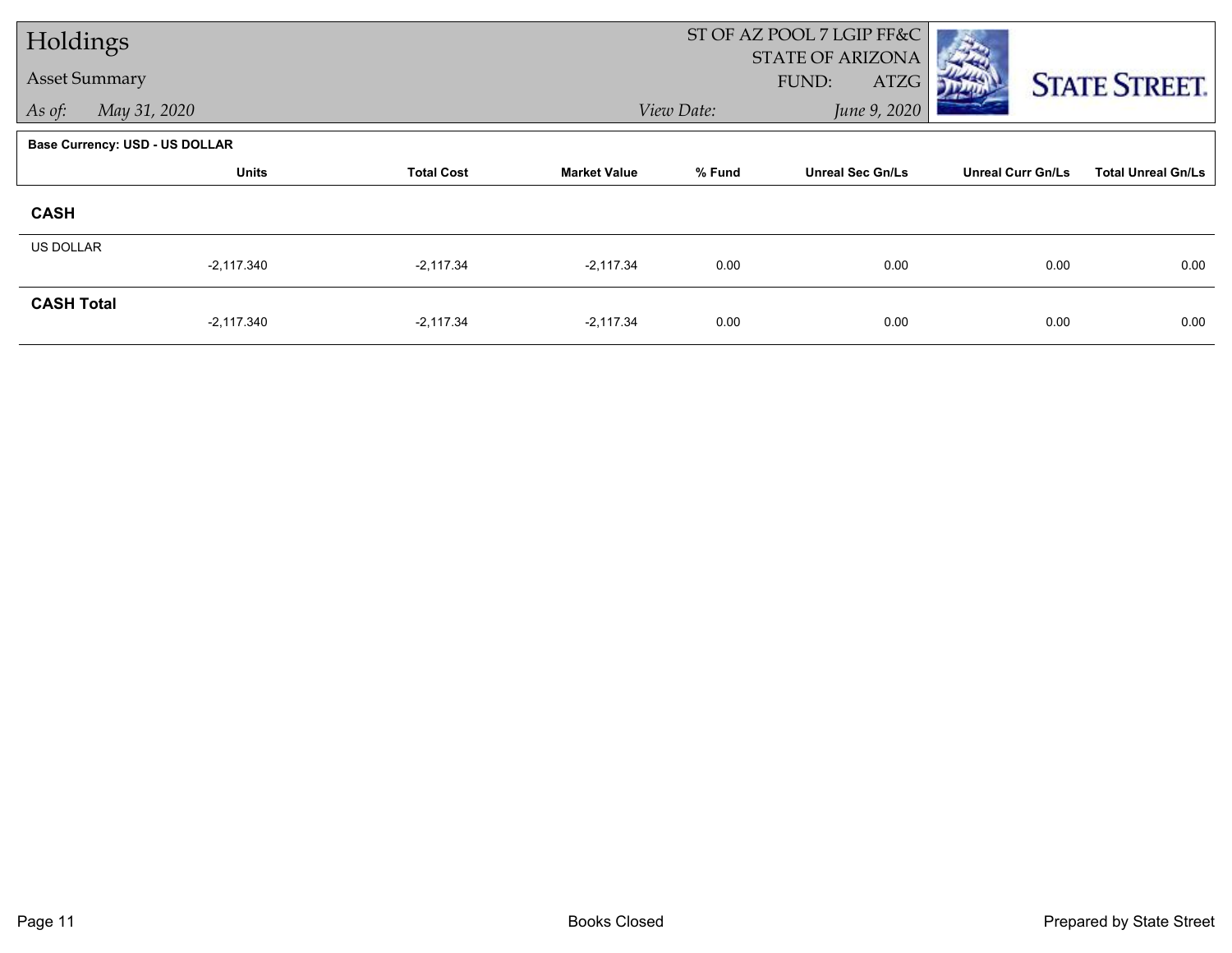| Holdings             |                                |                   |                     |            | ST OF AZ POOL 7 LGIP FF&C                |                          |                           |
|----------------------|--------------------------------|-------------------|---------------------|------------|------------------------------------------|--------------------------|---------------------------|
| <b>Asset Summary</b> |                                |                   |                     |            | <b>STATE OF ARIZONA</b><br>FUND:<br>ATZG |                          |                           |
| As of:               | May 31, 2020                   |                   |                     | View Date: | June 9, 2020                             |                          | <b>STATE STREET.</b>      |
|                      |                                |                   |                     |            |                                          |                          |                           |
|                      | Base Currency: USD - US DOLLAR |                   |                     |            |                                          |                          |                           |
|                      | <b>Units</b>                   | <b>Total Cost</b> | <b>Market Value</b> | % Fund     | <b>Unreal Sec Gn/Ls</b>                  | <b>Unreal Curr Gn/Ls</b> | <b>Total Unreal Gn/Ls</b> |
|                      | <b>CASH EQUIVALENT</b>         |                   |                     |            |                                          |                          |                           |
| <b>US DOLLAR</b>     |                                |                   |                     |            |                                          |                          |                           |
|                      | 832,362,545.590                | 832,272,396.40    | 832,272,733.52      | 39.50      | 337.12                                   | 0.00                     | 337.12                    |
|                      | <b>CASH EQUIVALENT Total</b>   |                   |                     |            |                                          |                          |                           |
|                      | 832,362,545.590                | 832,272,396.40    | 832, 272, 733.52    | 39.50      | 337.12                                   | 0.00                     | 337.12                    |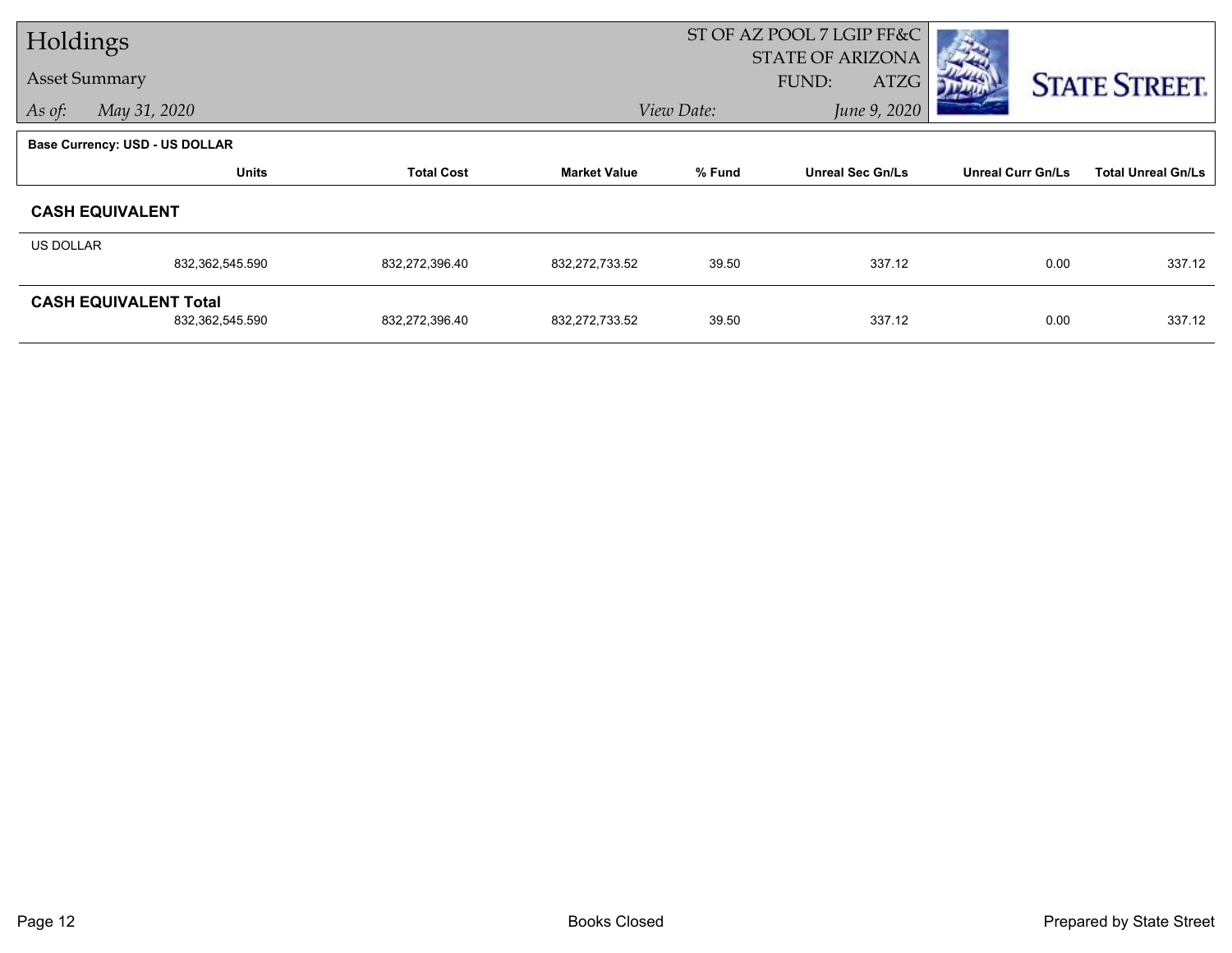| Holdings                  |                                |                   |                                                          |            | ST OF AZ POOL 7 LGIP FF&C |                          |                           |  |
|---------------------------|--------------------------------|-------------------|----------------------------------------------------------|------------|---------------------------|--------------------------|---------------------------|--|
| <b>Asset Summary</b>      |                                |                   |                                                          |            | <b>STATE OF ARIZONA</b>   |                          |                           |  |
|                           |                                |                   |                                                          |            | FUND:<br>ATZG             |                          | <b>STATE STREET.</b>      |  |
| As of:                    | May 31, 2020                   |                   |                                                          | View Date: | June 9, 2020              |                          |                           |  |
|                           | Base Currency: USD - US DOLLAR |                   |                                                          |            |                           |                          |                           |  |
|                           | <b>Units</b>                   | <b>Total Cost</b> | % Fund<br><b>Unreal Sec Gn/Ls</b><br><b>Market Value</b> |            |                           | <b>Unreal Curr Gn/Ls</b> | <b>Total Unreal Gn/Ls</b> |  |
|                           | <b>FIXED INCOME</b>            |                   |                                                          |            |                           |                          |                           |  |
| <b>US DOLLAR</b>          |                                |                   |                                                          |            |                           |                          |                           |  |
|                           | 1,275,000,000.000              | 1,274,609,691.07  | 1,274,692,996.00                                         | 60.50      | 83,304.93                 | 0.00                     | 83,304.93                 |  |
| <b>FIXED INCOME Total</b> |                                |                   |                                                          |            |                           |                          |                           |  |
|                           | 1,275,000,000.000              | 1,274,609,691.07  | 1,274,692,996.00                                         | 60.50      | 83,304.93                 | 0.00                     | 83,304.93                 |  |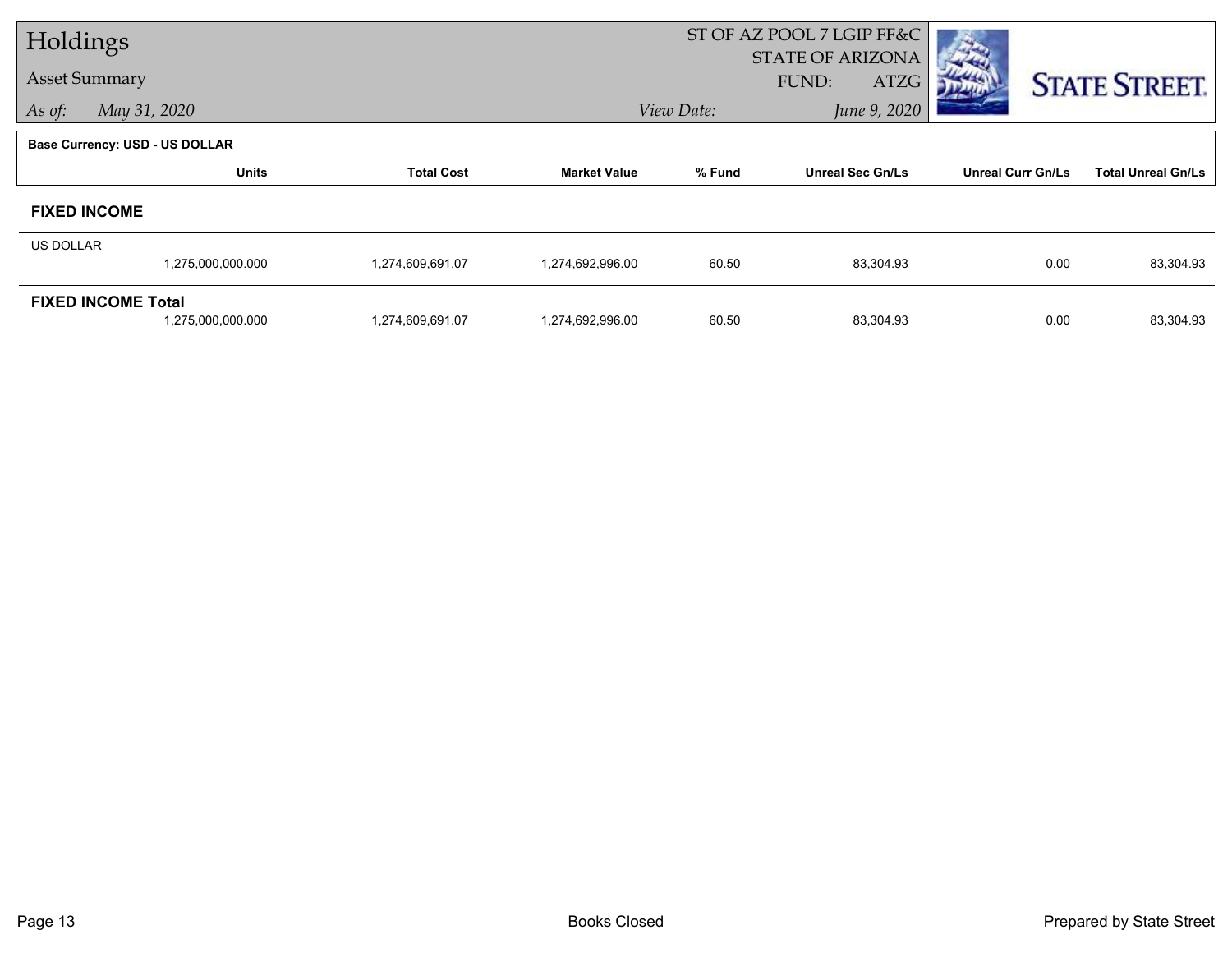| Holdings             |                                       |                   |                     | ST OF AZ POOL 7 LGIP FF&C            |                         |                          |                           |
|----------------------|---------------------------------------|-------------------|---------------------|--------------------------------------|-------------------------|--------------------------|---------------------------|
| <b>Asset Summary</b> |                                       |                   |                     | <b>STATE OF ARIZONA</b>              |                         |                          |                           |
|                      |                                       |                   |                     | <b>ATZG</b><br>FUND:<br>June 9, 2020 |                         |                          | <b>STATE STREET.</b>      |
|                      | May 31, 2020<br>As of:                |                   |                     | View Date:                           |                         |                          |                           |
|                      | <b>Base Currency: USD - US DOLLAR</b> |                   |                     |                                      |                         |                          |                           |
|                      | Units                                 | <b>Total Cost</b> | <b>Market Value</b> | % Fund                               | <b>Unreal Sec Gn/Ls</b> | <b>Unreal Curr Gn/Ls</b> | <b>Total Unreal Gn/Ls</b> |
| <b>FUND Total</b>    |                                       |                   |                     |                                      |                         |                          |                           |
|                      | 2,107,360,428.250                     | 2,106,879,970.13  | 2.106.963.612.18    | 100.00                               | 83.642.05               | 0.00                     | 83,642.05                 |